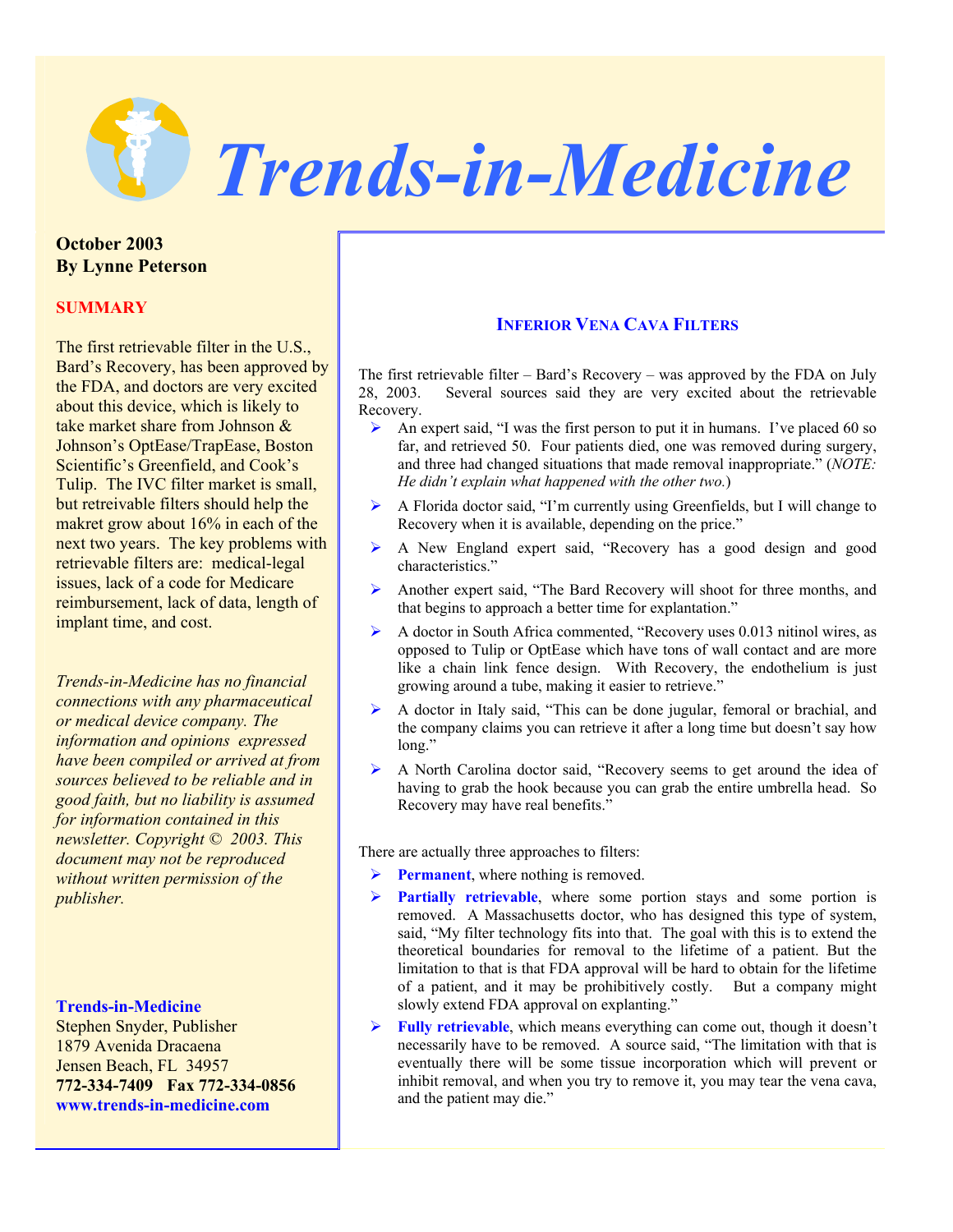The vast majority of IVC filters – sources estimated about 70% nationally – are implanted by interventional radiologists. Most of the others are implanted by vascular surgeons, but orthopedic surgeons, cardiologists and trauma surgeons also occasionally use them. There is a wide variation from hospital to hospital in who uses IVC filters and how many are used. Most sources said their hospitals use only 15-20 a year, but a few use as many as 150 a year. A Florida doctor said, "IVC filter use is hospital-dependent. Some do a lot, and others do only a few." A California doctor said, "At our hospital, 100% are implanted by interventional radiologists. We use them only for patients who have failed anticoagulation or patients with documented venous thromboembolism who can't be treated with an anticoagulant." A Colorado doctor said, "Our interventional radiologists put the bulk of them in for us, but more and more people are starting to think about doing filters themselves." An Ohio doctor said, "Here, interventional radiologists tend to do them more than vascular surgeons, and that won't change with the arrival of retrievables."

## **USAGE GUIDELINES**

The American College of Chest Physicians issues guidelines periodically on filter use, and several sources said they follow those guidelines. In 2001, the SCVIR (Society of Cardio Vascular Interventional Radiology) Standards of Practice Committee published guidelines on percutaneous IVC filter placement. The Eastern Association for the Surgery of Trauma (EAST) also has guidelines on filter use. A trauma surgeon said, "We go outside the indications in trauma, in patients where they had a clinical PE (pulmonary embolism) and are very sick. We use the Eastern Association for the Surgery of Trauma. They have guidelines for prophylaxis in high risk patients. And we wrote up some guidelines ourselves that were published in the *Journal of Trauma* in 1999 on bedside IVC filters, so we are using them outside the classic indications."

#### Sources said the key indications for filter use are:

- **1.** Patients with DVT or PE and contraindications to anticoagulation (e.g., recent surgery, stroke, childbirth, etc.).
- **2.** Patients with PE despite therapeutic anticoagulation (failed anticoagulation).
- **3.** Patients with failed previously placed IVC filter.
- **4.** Patients with significant complications of anticoagulation (intracranial/CNS hemorrhage, GI or retroperitoneal hemorrhage, heparin-induced thrombocytopenia).
- **5.** Patients with serious lung disease who absolutely cannot afford to have any further compromise of their respiratory status (e.g., a patient with very bad COPD or a patient who has already had a massive PE). In these patients a filter may be indicated even if anticoagulation has not been tried and is not contraindicated.

**6.** Patients with massive PE with hemodynamic compromise, who would not be able to tolerate another, even a small, episode of PE.

Most sources said the first two of these indications are the main reasons for permanent filter use. A South African doctor said, "Indications for a permanent filter are very limited and very specific. We don't like to put things in patients that stay forever. With anticoagulation what it is now, the new low molecular weight heparin (LMWH), etc., the indications for prophylactic filters are generally pretty small, and the number of patients we find with IVC thrombus, etc., is limited." A Pennsylvania doctor said, "We pretty much follow the FDA indications. We are not retrieving permanent filters. If you are careful on indications, generally a filter is something a patient needs for a lifetime. If you choose the correct patient, there is no reason to retrieve the filter. They are very safe." An Ohio doctor said, "I tell fellows that there are only three absolute indications for filter use, and PE is in each of those…All other uses are relative, like DVT in a patient who can't have anticoagulation; I'd probably put a filter in that patient, but a lot of people wouldn't."

## **THE IDEAL FILTER**

Sources described the ideal filter as one which is:

- **Easy to put in**, with a small lumen, small introducer catheter, a flexible system, low profile, and good visibility (easy to see fluoroscopically). An expert said, "The main thing is to have minimal trauma, ease of deployment and ease of retrieval."
- Safe and durable. A source said, "You want to look at the integrity of the device – fatigue testing, ability to endure a lifetime."
- **Effective at catching debris** (clots). An expert said, "It has to stop clots as the bottom line. At the same time, it has to maintain blood flow. The earliest devices trapped well but clogged and obstructed flow, causing venous disease"
- **Good at maintaining caval patency** (good blood flow).
- Stable, so it never moves or migrates.
- **Able to be used in a large diameter IVC**. A Florida doctor said, "You don't see a lot of mega cavas but every once in a while you have one too big for standard filters."
- **MRI-safe**.
- **Low rate of thrombogenicity**.
- **Access from multiple site**s femoral, brachial and jugular.
- **Retrievable**. A New England doctor said, "It needs to be easy to retrieve, when necessary." A Michigan source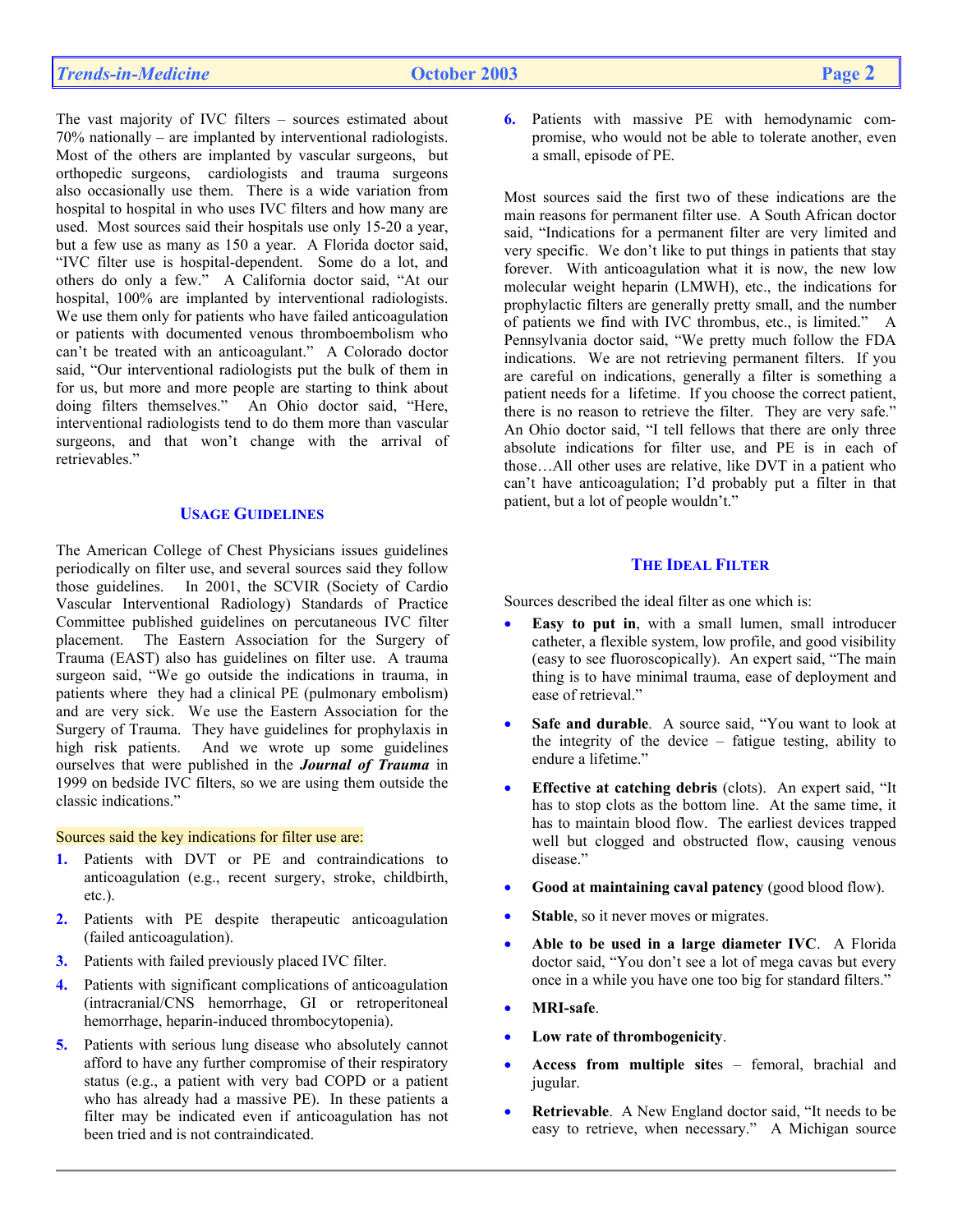said, "Retrievability comes way down my list. If you select the right filter initially, then you don't have to worry about retrieving it. If you put in something with a higher occlusion rate, then you have to be concerned with retrievability." A Texas doctor said, "We use filters outside of just patients with contraindications to anticoagulants, but there is always the dilemma of weighing the advantages and disadvantages of leaving a filter in long-term, which is particularly an issue with young patients."

Doctors said the ideal retrievable filter also could be:

- $\triangleright$  Left in place at least three months or even longer. A Texas doctor said, "It is nice to be able to leave the filter in longer than two weeks. Ideally, two or three months would be nice because that's usually the duration of treatment, and we are looking for coverage for that time."
- $\triangleright$  Removed either superiorally or inferiorally.

## **FDA-APPROVED FILTERS**

In the U.S., there are at least 10 FDA-approved IVC *permanent* filters, and one FDA-approved *retrievable* filter. Doctors described them all as fairly similar, with each having some advocates. However, it appears that the Boston Scientific Greenfield, Johnson & Johnson OptEase and Cook Tulip are the most popular right now.

#### **JOHNSON & JOHNSON/CORDIS:**

- **TrapEase.** A doctor said, "The TrapEase has a low profile and good trapping capability." Another expert said, "Personally, I like the TrapEase. I've used more of it than anything else. I just like the fact that it is easy to deploy and stable. There is not much of a learning curve on training, and it works pretty well. Some say it overworks."
- **OptEase.** A source said, "The OptEase is the same as the TrapEase plus it has retrievable potential."

## **COOK:**

- **Gunther Tulip**. This cone-shaped filter has an 8.5 Fr profile. It was designed to be retrievable, and some doctors are retrieving it off-label, but it is not yet FDAapproved for retrieval.
- **Bird's Nest**. A Massachusetts doctor said, "The most effective is Cook's Bird's Nest, which is a jumble of wires. It is highly effective, but the thrombosis rate is too high. Bird's Nest also fits into any size vena cava (including mega size)."

#### **BRAUN:**

- **Venatech LGN**, which is the older model.
- **Venatech LP, a newer, low profile model.** A source said, "The Venatech LP has a unique design, with a very thin wire." A Missouri doctor said, "We tend to use a lot of Venatechs because they work well, are easy to use, and, for us, are the least expensive filters."

#### **BARD:**

- **Simon nitinol.** This filter was obtained from NMT Medical. It has a narrow introducer sheath (9 Fr), can be placed via the brachial or left CFV approach, and has only minimal MRI artifacts. However, it is reported to have higher symptomatic occlusion rates than the Greenfield or Bird's Nest filters, and exact filter location can be difficult to predict.
- **Recovery.** This nitinol filter, which Bard also obtained from NMT Medical, was approved as a permanent filter in November 2002. On July 28, 2003, it became the first FDA-approved retrievable filter.

#### **BOSTON SCIENTIFIC:**

- **Stainless Steel Greenfield.**
- **Titanium Greenfield.** A Florida doctor said, "The Greenfield is still the best because of what it is made of (titanium)."

## **RETRIEVABLE FILTERS**

Even before the FDA aproved Bard's retrievable Recovery, some sources already were using permanent filters off-label as a prophylactic, *temporary* treatment for certain bed-ridden patients and trauma patients at high risk of a blood clot based on the injuries, length of time in bed, or the surgical procedure. Some doctors are repositioning permanent filters every couple of weeks to keep them from healing into the vessel wall, with the expectation that they may remove the device in the future once the FDA approves that filter for retrieval. A Colorado doctor said, "We use temporary filters a lot. We are retrieving the permanent filters. (Tulip and OptEase)." Another source said, "I know a doctor who is already taking out 10 to 15 a week." A North Carolina doctor said, We are doing retrievables now, specifically in the trauma population, if we feel there is a high risk, and we are starting to do them more and more, but still not a lot, though that may change with FDA approval…We also are beginning to talk to the total joint replacement folks about them. Hips and knee replacements are a huge PE risk, and here is a way to cover them for 10 days. They are also good for very morbidly obese patients – bariatric surgery patients. And one of the highest risks for DVT or PE is having had one before, and it is a good idea to cover those patients prophylactically around the time of the surgery if they are undergoing a general anesthetic, and then to take the filter out."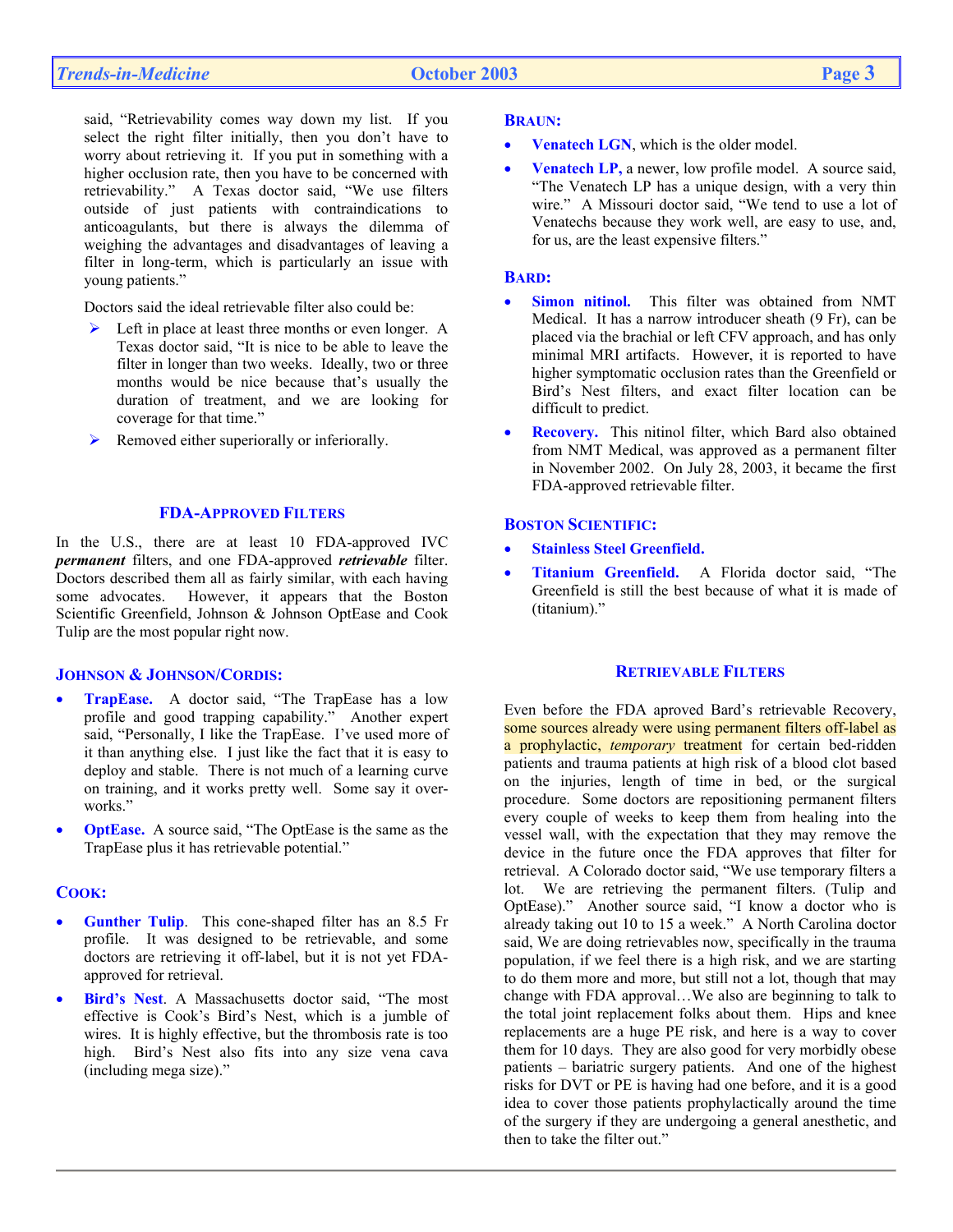A number of other retrievable filters are in development. Most are versions of a current permanent filter. An expert said, "Both J&J and Boston Scientific are working on retrievable filters, but they are not jumping to be first, which I think is interesting." Another source said, "Several companies are working on smaller, more easily deliverable filters. You want as small a hole in the vein as possible, and you want them to be very flexible." An Italian doctor said, "The demand is for a filter than can be left in for a year. No filter currently claims to be able to be left that long." A North Carolina doctor said, "People have told me about filters that open, that are held together at the apex like an umbrella and then can unhook and open up like a stent. A couple of different companies are talking about that – one major company and one smaller one." A fifth expert said, "I tell all the companies that basically what they have to show for their product is a good safety profile, and, importantly, it has to be easy to use. Why that will be important is it will open up a diversity of potential users. If it is really difficult to use, where only an interventional radiologist can get it out, then you miss the entire surgical group. So simplicity of the procedure is important…I wouldn't discount Boston Scientific, Cordis, or Cook being very aggressive. They may have something in development that we haven't heard about."

#### Among the *retrievable* filters in development are:

¾ **JOHNSON & JOHNSON/CORDIS'S OptEase**. FDA approval is expected soon for retrieval of this permanent filter. A source said, "We have been using the Tulip, but now we've started using the OptEase a little more because the introducer is smaller." Another expert said, "I like the TrapEase, and if it is retrievable (as the OptEase), that would be attractive. I quite like the design of the TrapEase/OptEase. But it has a relatively larger lumen compared to some of the newer ones being tested." A third source said, "Cordis' next generation retrievable filters look interesting." A fourth expert said, "OptEase will have a removal limit of three weeks, which is very minimal." A doctor in Italy said, "This one can only be retrieved from the femoral route, so if you have a thrombosis in the femora, you can't go that way. It has a hook, and the direction of the hook comes out from the bottom to the top, so you cannot retrieve it form the jugular. It is interesting, but it has tremendous limitations." A North Carolina doctor said, "I plan to do a few OptEase in the next couple of weeks. One thing I like about it is it's almost always perfectly centered, but conceptually I have a problem going after it from the groin, though that is technically easier. I think there is a higher insertion-site DVT risk with an 11F catheter in the groin, but that is a wait-and-see issue."

¾ **COOK'S Tulip**. A source said he likes this because it is retrievable from the jugular approach. Another source said, "The Tulip has a really small cone, and that means pressures become high when it is full of clot, so there is a tendency to

get obstructed early. That's a disadvantage." A third source said, "Cook is making some effort, but the Gunther Tulip falls short, especially on the time frame (it can be left in). It has a 10-day implant time only, which is really spitting in the wind. It's not very long, and therefore not very practical." A Colorado doctor said, "The current recommendation for Tulip is to remove or reposition it at two weeks. That's our standard. We reassess patients at two weeks, and if they are still at risk and there are still barriers to anticoagulation, etc., then we just reposition it, and that gives us another two weeks of protection. Then we reassess it again in another two weeks, and if the patient is now a candidate for mechanical methods or anticoagulation, we remove it. If not, we leave it in as a permanent filter." A North Carolina doctor said, "The Tulip can have tilting issues, and if the hook gets against the side wall, it is almost impossible to get it snared (for removal)."

¾ **BRAUN'S Venatech LP.** A source said, "The retrievable version takes the hooks off and relies on radial force to keep it in place. It has a better profile for maintaining flow than either the Bard Recovery or the Tulip." Another expert said, "Braun has some interesting technology, but it is not really removable." A third expert said, "This is interesting, but you cannot put it in through the femoral vein, only the jugular."

¾ **BOSTON SCIENTIFIC.** A source said, "Boston Scientific is working on a new retrievable filter."

¾ **RAFAEL MEDICAL'S SafeFlo.** Rafael, a small Israeli company, has a new nintinol design. Human clinical trials recently began in South Africa and were due to start in Europe in September 2003. A source said, "The biggest advantage of this filter is its reduced size, and it may be able to be removed at a longer interval. It is not transformational, but it has some advantages." Another expert said, "This filter is absolutely interesting because if you are unable to retrieve all of the filter, you can retrieve just the active part, and you can leave the fixing part because it is just a ring. That is a fascinating design. It is very innovative. It is very interesting, very impressive…I am enthusiastic because you can pull it from the jugular, femoral or brachial vein…(but) it requires more skill."

¾ **CLEVELAND CLINIC**. Doctors at the Cleveland Clinic are working on their own design for a small retrievable filter.

¾ **ALN**, a French company. A source said, "The problem with this is the construction. It can tilt and that causes contact between the head of the filter and the wall of the vena cava – and endothelialization of the head – so you can't retrieve it after six months or even less. They claim you can retrieve it when you want, but that is not true. The resistance of the flow is low, and the flow is high. It is hand-made, and sometimes one unit looks different from another. And the deployment kit is not as kind as American or Japanese kits; it is primitive. The envelope also is very bad."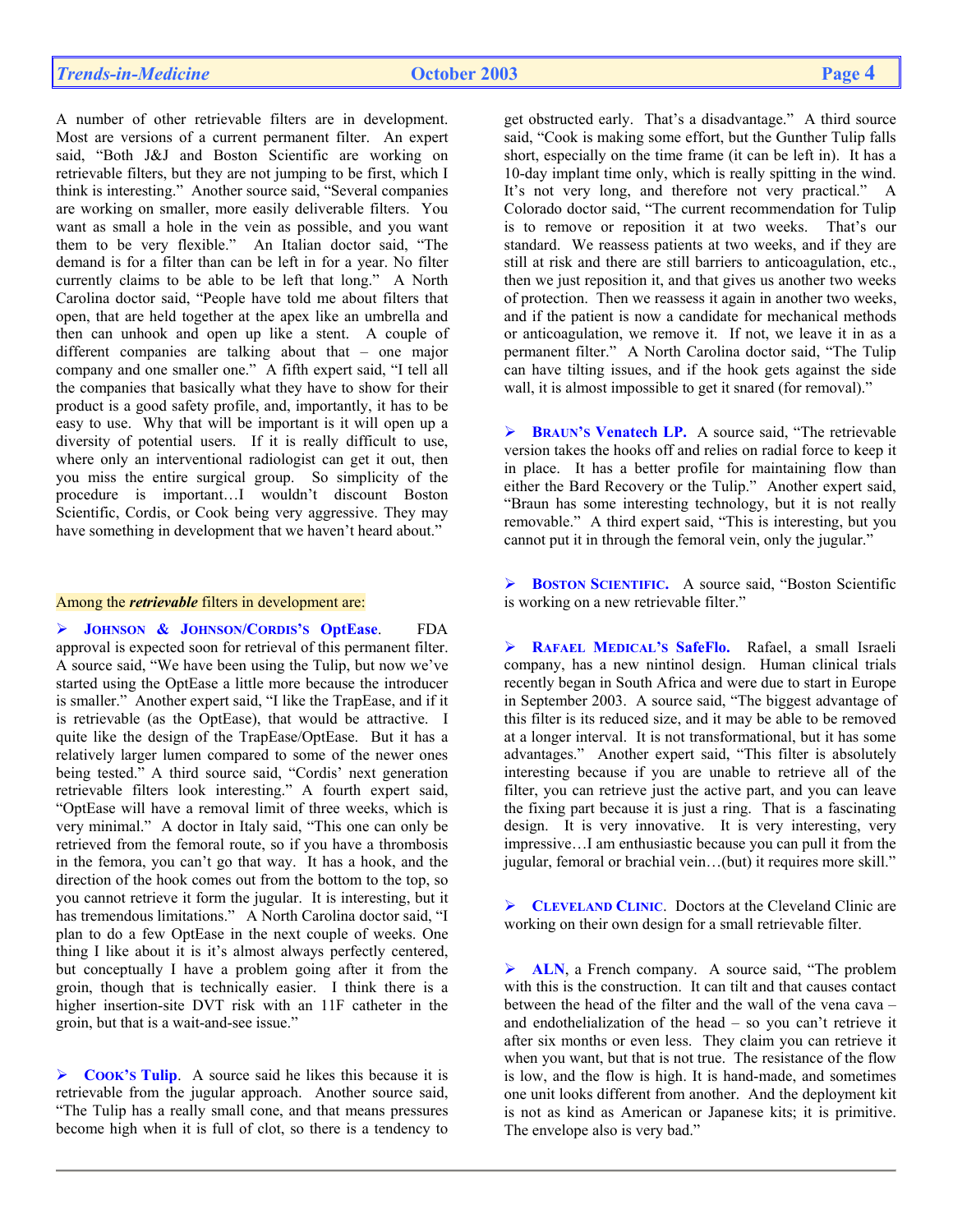# **MARKET OUTLOOK**

Sources estimated that about 100,000 IVC filters are placed each year in the U.S., and use is slowly increasing. Not every source is happy with this trend. A California doctor said, "Filter use is slowly increasing due to ignorance on the part of doctors who don't know that filters do *not* work well."

Usage is much lower in Europe. Sources said this is due to cultural differences, cost, and greater European use of LMWH. A doctor said, "The U.S. is 80% of the market. France and Germany are the majority of the rest of the world, France especially." Another U.S. expert said, "It is a different culture in Europe. In Edinburgh, for example, people over age 70 are not dialyzed. The way we practice is very different in the U.S., so it is not just cost. It is partly cost, but partly a different culture." A third source said, "Europeans treat patients very differently from American doctors. We are a bit more aggressive in this country. We do tests they don't do. And it could be there is better marketing here." A fourth expert said, "Europe had LMWH well before we did, got very comfortable with it for DVT, were willing to use it in situations we still balk at. They used LMWH in orthopedic knee and hip replacements early on, and even today a lot of U.S. orthopedic surgeons are loathe to use heparin preoperatively. So part of the reason Europeans use fewer filters is that they feel they can prevent disease – and if you don't look for a DVT you might not find it."

With the FDA approval of retrievable filters, most sources predicted that filter use would increase substantially. A South African doctor said, "Retrievables will make a difference, and change the indications. I don't want to put a permanent filter in a 20-year-old patient with DVT because I don't know what that filter will do in 20 years…But we have a long way to go before retrievable filters become routine. There are still indications for permanent filters that are fine, though that will change with the advent of temporary filters. But you can get into a Catch 22 very easily with retrievables." A Canadian doctor said, "If someone tells you there is no reason to remove a filter, ask if he would want an IVC for the rest of his life, and the answer would be clearly, no." A Florida doctor said, "The new retrievables are changing the whole game. In the past, in young patients with multiple traumas, doctors were very reluctant to put in a filter because it would be with them for 40 years, but now you can put in a filter to prevent a PE from a DVT and can take it out 6 to 12 weeks later." A Texas doctor said, "FDA approval of retrievable filters will not increase use because doctors are already using them off-label. But as there is more and more talk about retrieval devices, use will go up. It's not the FDA approval that's key." A Colorado doctor said, "The concept of retrievability is attractive, and as more people become familiar with retrievables, I think people will become more aggressive in using them." A New England doctor said, "There will be a revolution in usage when FDAapproved removable filters that are practical hit the market." A Texas doctor added, "It is the gray areas where retrievables will come into play."

In 2004, with at least one retrievable filter available, sources estimated that filter usage in the U.S. will be an average of 16% higher than in 2003, or about 116,000 units. In 2005, sources predicted usage will increase, on average, another 16%, to about 135,000 units. Retrievable filters are likely to become a larger and larger share of the market, but sources do not believe they will totally replace permanent filters, at least over the next few years. A Massachusetts doctors said, "Removable filters will probably double the market in terms of usage. Removable doesn't mean the filter can't be left in; it just gives us more flexibility." A Florida doctor said, "Next year, filter use could go up 20%-40%, and of the 130,000 of so filters, perhaps 50%-70% would be retrievables because we can use them as permanent filters as well. Retrievable filters offer great promise, will get much more widely used, and will bring benefits to a lot more patients." Another Florida doctor said, "When we can remove filters, we'll be more aggressive in where we use them in primary prevention…Next year, use is only likely to increase 5%-10%, but in three to five years, it will be double or triple the use today because the indications for filters aren't that much now." A Texas doctor added, "The increase will occur in removable filters; traditional filter volume will go down as retrievable volume goes up." North Carolina doctor warned that retrievable filter may take time to catch on, "It is amazing how slow things are to catch on. I've been doing filters in the ICU for seven or eight years, and it is still rocket science for some people. It is actually a pretty easy procedure, and there is no reason you can't do it in the ICU, but that trend has been slow to come along…We need a couple of studies of prophylactic use in particular patient groups to get the kind of patient numbers we need, so it will take a while before they catch on." A Missouri doctor said, "The use of temporary filters is likely to increase the most, and these will be used in younger patients who might benefit from short-term protection, but in whom we don't want to leave a permanent device."

## The key factors limiting broader IVC filter use in the U.S. are concerns about:

- ¾ **Efficacy**. A California doctor said, "They don't work very well, There is little evidence they prevent death, and no evidence they prevent PE, and they cause DVT in the legs." A Massachusetts doctor was more positive, saying, "They are effective. With the current designs, the failure rate (emboli) is less than 1%-2%. The more effective a filter is, the more chance of thrombosing." Another source said, "Recurrent PE with a filter in place is around 3%-5%."
- ¾ **Cost**. A Colorado doctor said, "They are not cheap. In addition to the device, and the kit, there's the radiology cost. Our protocol is to do a venogram when they get a filter, and before when it is removed."
- Permanency. A Miami doctor said, "It is a permanent implant, and we want to be absolutely sure when we put in a permanent implant. When patients get healed, they can't be removed."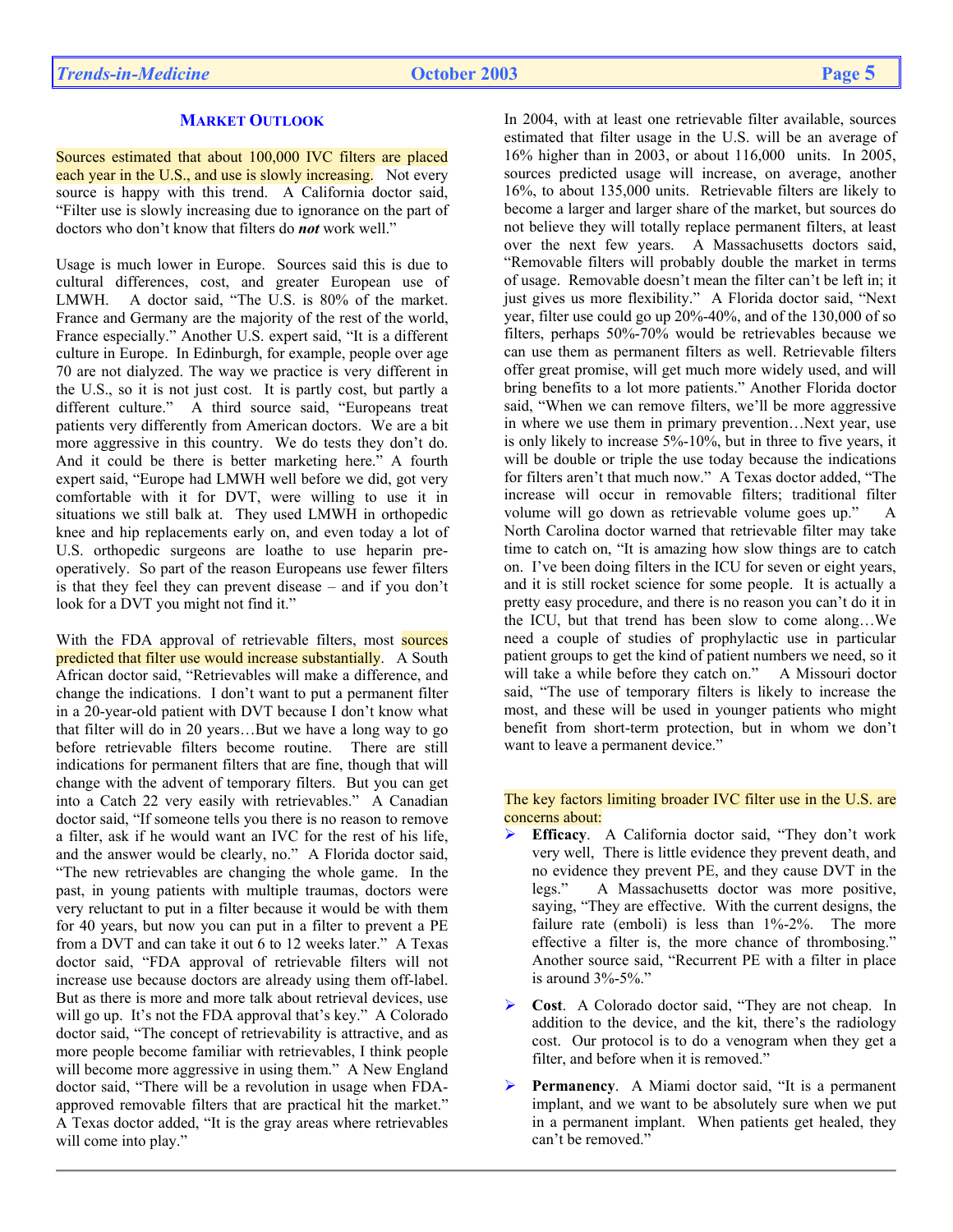¾ **Appropriate patients**. A Pennsylvania doctor said, "The technology doesn't limit use; it is the number of patients in whom filters are appropriate. For this type of problem, anticoagulation therapy is very good and effective. The role of a filter is for people who can't take or who failed anticoagulation therapy."

#### Experts cited several specific problems with *retrievable* filters, including:

¾ **They could be a fad.** A Michigan expert believes the popularity of retrievable filters will increase sharply and then quickly fade. She said, "There will be a huge jump in use when retrievables are on the market and approved, but I don't think that will be long lasting…I think once we are past the novelty, we will get down to the real need. So I think there will be a blip, with perhaps a 10%-15% increase in 2004, but that will peak in 2004 and no incremental increase after that."

¾ **The medical-legal implications are poorly defined.** An expert said, "Retrievable filters work fine. The problem is a medico-legal one. No one knows the exact time the risk goes away. If you put a temporary filter in, take it out two weeks later, and the patient has a PE in four weeks, will you get sued? I think a lot of them will be left in for that reason. If the patient is healthy, it is more likely they will be retrieved, but it will be a tough judgment until we get more data on when to take them out." Another doctor said, "Lawsuits are a concern, but patients who have a DVT need to be anticoagulated if at all possible. Even with a filter, they need anticoagulation. So, you use a permanent filter when you can anticoagulate, and a temporary filter when you can't anticoagulate temporarily." A third expert said, "I think a lot of companies will get on the (filter) bandwagon, hoping the fear of lawsuits for not using a filter when it is available will spur greater use in the U.S. than elsewhere. But we may do a lot more harm than good. A lot of these things are very new, and there is not a lot of long-term follow-up. You don't know what these things will do when you put them in young patients. If you find a clot in the filter, is it thrombus or a clot caused by the filter? How do you know the difference?" Another doctor said, "The lawyers are working with us now, and I've spent some time in court because they called me as an expert witness…If the referring physician recommends you take out the filter and prescribes anticoagulant therapy, and then the patient dies, you probably will be in trouble." A North Carolina doctor said, "It will all come down to informed consent."

¾ **There currently is no Medicare reimbursement code for removal**, which costs about \$3,000-\$5,000. This means that doctors and hospitals cannot get paid for removing them from Medicare patients. A source said, "Reimbursement on taking them out is still up in the air. If doctors are not reimbursed, they won't take them out."

¾ **Patient attitude.** Patients may be unwilling to undergo another procedure to have the device removed.

¾ **Cost.** Retrievable filters are expected to cost more than permanent filters, and there will be a second charge for a retrieval kit. Several sources worried that insurance carriers won't pay for retrieval. A source said, "Finances are an issue. First you pay for the filter, and then you have to pay extra – double – to retrieve it. We need to convince the manufacturers that they should include the retrieval kit with the filter." Another expert said, "My suspicion is that individual hospitals will have stock issues. Why do I need to buy six different filters? A lot of hospitals go with one vendor. If you can leave that filter in or take it out, that is the one I would prefer. Right now retrievables have a permanent indication, and that gives you more flexibility. Having the option of being able to take it out is a great thing. But if it costs more, that will be a problem. Bard tried to convince me I should use Recovery, but when the sales rep said it cost \$300 more, I said, 'There is no data to say it is better than the ones I have. So, it comes down to price or I can't use your filter.' Companies won't be able to price themselves out of the market. We know the price of Tulip and OptEase, and we have a lot of experience with them, which is a big advantage over Recovery."

¾ **Need for careful assessment.** A doctor in South Africa said, "You need to be careful of thrombus on the filter. If you are going to retrieve the filter without assessing that carefully, you can actually cause an embolism. You need to do proper venography in at least two places. There is no safety mechanism like a balloon or net to catch any clots you dislodge."

¾ **Possibility of conversion to permanency.** A doctor may intend a filter to be retrievable but may have to leave it in. A doctor in South Africa said, "I honestly believe we should be conservative in our use of filters, even if we had retrievable filters. If a patient gets a clot with a retrievable filter, or it captures a DVT, then it becomes a permanent filter." However, another source called this an advantage, not a disadvantage: "There is no downside for retrievables because you can leave them in or remove them." A California doctor added, "Retrievable filters sound nice, but they are rarely retrieved."

¾ **Lack of data.** More data and more experience is needed before retrievable filters will be used more frequently, sources said. A Colorado doctor explained, "Attitudes are starting to change. Most of the experience to date (with retrievables) has been in Canada and Europe, but now we are starting to use them more in the U.S. As more and bigger studies come out, showing that they are safe and more than likely effective, that is what will make people think of using them." A Texas doctor said, "Most referring doctors have no idea you can take them out at this point. And there was bad press in the past that some filters occluded, so use of filters has been tempered by occasional complications related to leaving a filter in a long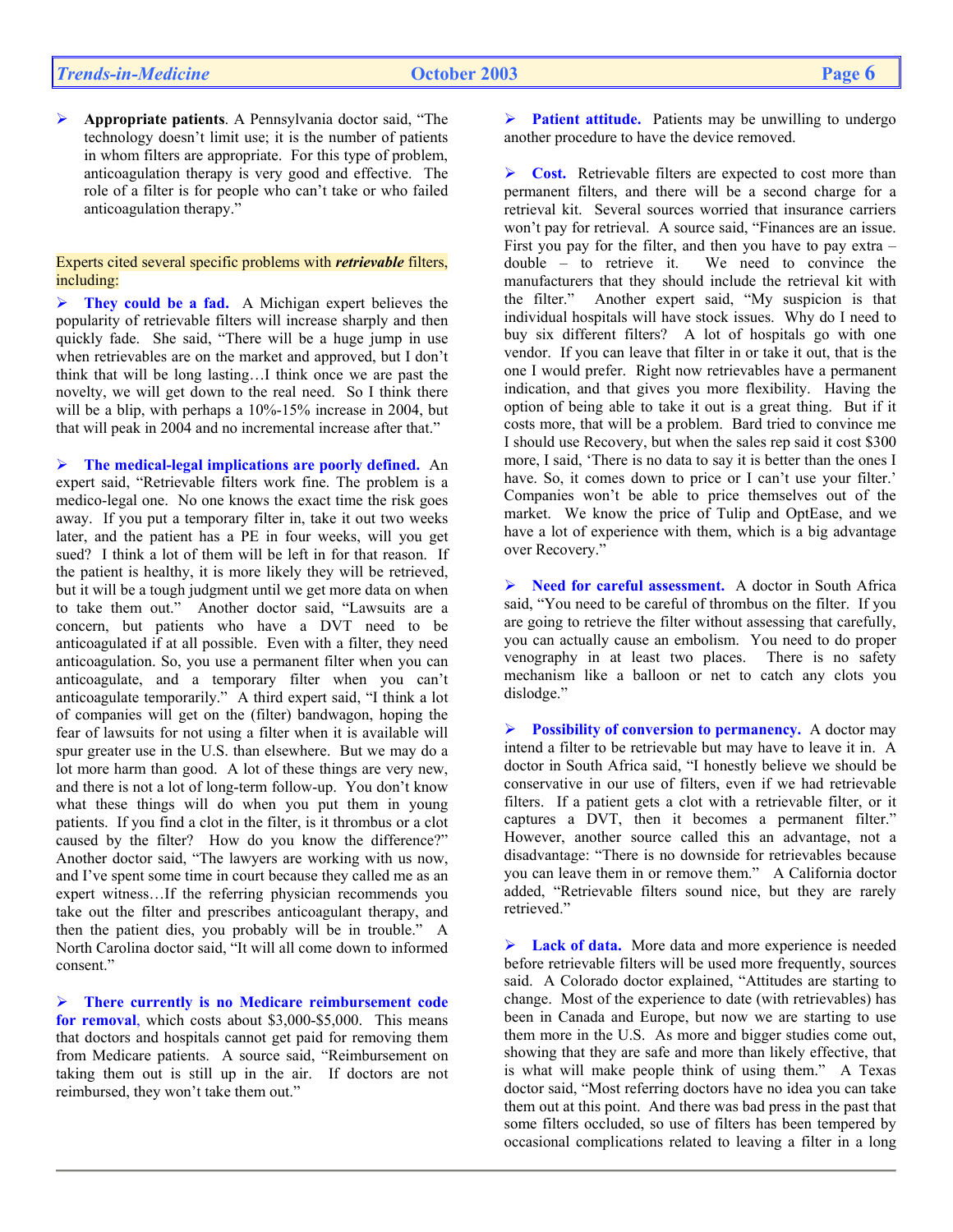time. Many of our referrals are from hematologists, and they are aware that filters thrombose occasionally, so we need to educate doctors, the referring doctors, much more than the doctors who use them." A Missouri doctor said, "Better data (i.e., long-term, prospective, randomized trials) would be needed to increase the use of permanent filters. Marketing would help increase the use of temporary filters. So would letting doctors know that temporary protection is an option for their patients."

¾ **Length of implant time.** An expert said, "Conventional therapy with warfarin and heparin is a minimum of three to six months, so filters with a shorter implant time fall short of optimal therapeutic time."

Retrievable filters are likely to encourage doctors other than interventional radiologists and vascular surgeons to use them, but interventional radiologists are expected to remain the major users. Use was predicted to increase by neurosurgeons, trauma surgeons, interventional cardiologists, and bariatric specialists as well as interventional radiologists. A Colorado doctor said, "In trauma circles, people are very interested in these because standard prophylactic methods don't work very well." A Canadian doctor said, "It has been and will continue to be a turf issue. As an interventional radiologists, I would argue that it should be our domain because of the technical complexities, but clearly some vascular surgeons are competent." A Massachusetts doctor said, "I can see general surgeons and trauma surgeons placing them. And bariatric surgeons may place them. With time, they may be placed by intensivists; that may be the trend in the future." A Florida doctor said, "Retrievables will be widely used by interventional radiologists. Surgeons up to now have not been advocates of retrievables, but that might change, with increased use in ICU patients who don't get them now because of age or because they don't quite meet the indications for a permanent implant. For those patients, there will be more filter use with retrievable filters – any cadre of sick patients in whom we don't want to give high doses of an anticoagulant or who need freedom from emboli."

The types of patient indications also are likely to expand; retrievable filters are expected to have particular appeal for cancer and trauma patients. A Massachusetts doctor said, "When removable filters hit the market, it will create a huge range of cases that weren't there before, such as (a) trauma patients with long bone fractures and multiple injuries who can't be anticoagulated because of internal injuries or bleeding potential, or (b) patients with elective surgery like obesity which has a high risk of clotting problems and can't be immediately anticoagulated for a variety of reasons." A Texas doctor said, "There is huge potential in trauma." A Canadian doctor said, "Patients will be predominately high risk, pre-op, young, trauma, neurosurgical patients with a well-defined risk. Obesity is a specific key population that could benefit...But retrievable filters shouldn't really affect how filters are used.

There are fairly accepted indications for filter placement, and having temporary filters available shouldn't change that. The only difference is that now someone might be more inclined to place a filter in prophylactic patients, where before a 23-yearold girl might not have gotten one…In trauma, burn and neurosurgical ICU patients we previously we didn't want to put a filter in a young person. We would just watch and anticoagulate as best we could. Then, if they developed a clot, we would use a filter. Now, we can identify an at-risk population and reduce the number of patients who die from PE." A Texas doctor said, "Filters will be used a lot in trauma and in patients who need situational prophylaxis – patients with a very short window where we need to protect the patient." A Florida doctor said, "Retrievable filters will increase use for really sick patients undergoing a known risk for a short period of time, pregnant women with leg blood clots, and moderate risk ICU patients who will improve in a week or two where we have been reluctant to put in a permanent filter." An Italian doctor said, "Cancer patients are living longer, especially elderly patients. As you treat those patients, you drop in some complications, like DVT for lung cancer…DVT is the enemy of cancer treatment, so a retrievable filter is more attractive (for those patients) than a permanent filter. I put more than 50 retrievable filters in each year."

In addition, newer filters may allow bedside placement. A Texas doctor said, "We and others want to do it at bedside, using external ultrasound guidance or IVUS (intravascular ultrasound), which is just beginning, particularly in very ill patients where moving them is a problem. But bedside placement is experimental." A Massachusetts doctor said, "There will be different imaging techniques in the future, and accessory devices for deployment, so it can be done, for example, in the ICU – techniques like ultrasound for vascular imaging that allow bedside placement."

Two sources warned against overuse of filters – whether permanent or retrievable. One said, "DVTs are difficult to diagnose in those patients because of other injuries. That's where the increase in filter use has been impressive over the last five to eight years, and where some doctors got overly aggressive in patients without disease yet, and whose risk wasn't clearly defined yet…Retrievables are not a good idea. In this country, there is no approved retrieval system for a filter, even though some can be retrieved. It's off-label use, though that's not stopping people. I run into doctors all the time who say they retrieve filters, and I say, 'You are brave.' The bottom line is the risk of having a second DVT or PE is real, and the timeframe for the event can vary – up to six to eight weeks or more. So, if you take a filter out at two to four weeks, and the patient goes on to have a PE, you have a very weak position legally and morally." Another expert commented, "My own personal opinion is that we don't really need retrievables. I can see the concept that while patients are bedridden in the hospital, in a temporary state of immobility, then the risk of developing clots in the large leg veins is increased, the blood is not moving around as fast, and clots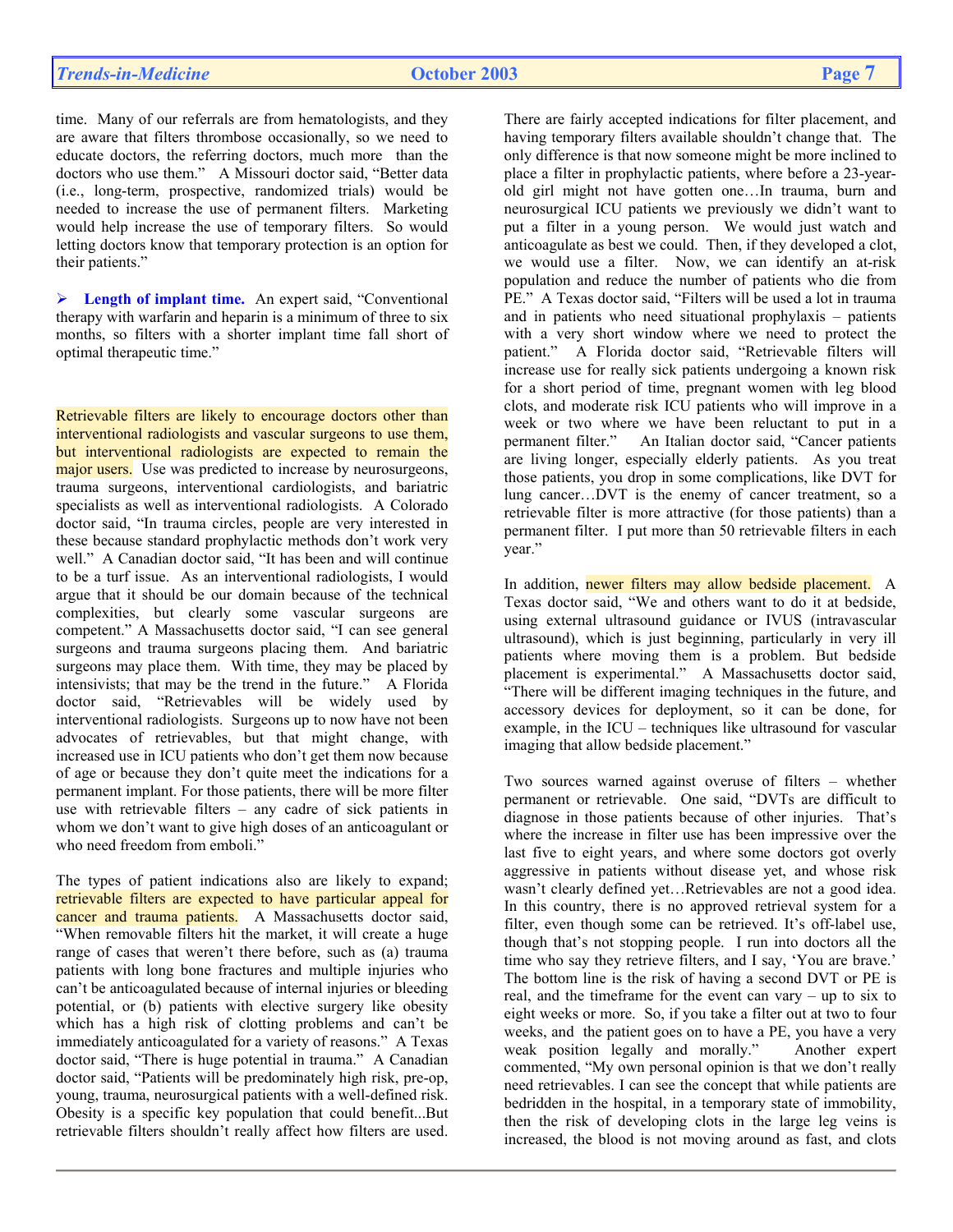can form, which can then flip to PE. So, right now we do tremendous prophylactic care to prevent that from happening, with anticoagulation therapy, stockings to compress veins, and devices to intermittently squeeze on the legs to keep blood flowing – and that works pretty well. The argument is that with immobile patients you don't want to use existing devices; you could put one in temporarily. I understand that argument, but I don't see that as a big argument because patients do well, and a retrievable filter would only prevent PE but not prevent clots from forming in the legs, and we want to do both."

Most sources agreed that there is nothing on the near horizon that is likely to make filters obsolete. An expert said, "There will be a lot of new anticoagulants, but unless they diminish the complication rate significantly, they won't have an impact (on filters)."

One source suggested that AstraZeneca's Exanta (ximelagatran) may have an impact on filter use when and if it is FDA-approved. She said, "It is not an anticoagulant but an antithrombotic. You will have less risk of bleeding than you would with an anticoagulant, so I think people will use it in situations where you could or would not use an anticoagulant. It will directly compete with the contraindication for coagulation as an indication for a filter. And where it may have the most impact is on retrievables." However, most other doctors disagreed. However, other souces disagreed. One said, "I don't see Exanta changing things. I would still be loathe to give any anticoagulants to patients who had recent surgery."

## **THE CHOICE OF FILTER**

Because IVC filters are a low volume item, doctors generally can choose the filter they want, sources agreed. Some companies have been trying to bundle filters in with other products, but sources said most hospitals stock more than one filter – whichever ones the doctors request. An Ohio doctor explained, "Purchasing follows the advice of our doctors." A Michigan source said, "We stock probably three or four different kinds that are used in special situations. The bulk are Greenfields, but we also have others available." A Florida doctor said, "At our hospital, the physicians make the choice, but they have to go through the New Products Committee." A Massachusetts doctor said, "Currently, I'm using Greenfields. We put in fewer than 20 a year at our hospital, so even if the number doubles, it is not a lot. So, there is not a lot of pressure to bundle them, make deals or have pricing as an issue"

Brand name is not as important as quality and data, sources said. A California doctor said, "There is no good data comparing filters." A New England expert said, "The quality of the product and scientific data to support it is what's important." A Florida doctor said, "Brand name is not important if it works. But bundling is a big issue here. If

Boston Scientific is selling a lot of stents and gives us a good price on this, then that becomes a selling factor."

With major companies such as J&J, Boston Scientific and Bard offering filters, it would be difficult for a smaller company to sell a retrievable filter. Thus, sources expect any good design to be sold to a larger player. Sources had mixed opinions on the outlook for a new player:

**Difficult**. A Florida doctor said, "It would be very hard. J&J has an enormous presence." A Michigan source said, "Smaller or newer devices coming through will have a harder time. If it is the widget company with one product, someone will buy it. The small company won't take it to market." An Ohio doctor said, "A small company will develop it, and then they will get bought out by a bigger player. But a mid-size player could do it…Most small companies have trouble beating Boston Scientific, Cordis or Guidant, so small companies are all looking to be purchased." A Massachusetts doctor said, "I have a patent that was published in January 2003 for a removable filter, but unless a minor player is able to develop a platform to bring a filter to the masses, it won't constitute much of anything." A Texas doctor said, "The constitute much of anything." challenge is to be able to afford to run the clinical trials. A smaller company could sell it, but it would have to create a stand-alone package with sheath, dilator, etc."

**Possible**. A Canadian doctor said, "Sure, a smaller company could do it, but it takes time to get a retrievable filter approved." A Pennsylvania doctor said, "I think a small player could enter the market if it had something fast, easy, and small. People might pay extra for the retrievable option."

# **THE REGULATORY PATH FOR RETRIEVABLE FILTERS**

As mentioned above, the first retrievable filter was approved in the U.S. on July 28, 2003. A Canadian doctor said, "Some recent filters have gotten through fairly quickly. I was surprised that the original TrapEase was approved on 64 patients and a short trial period. But retrievables have been more complex and gone slower…It is not a one-year process. I think Bard started in 1994 (with Recovery). J&J's OptEase has been in the works for a couple of years, and now it is in human clinical trials."

The FDA does have **guidelines** as to the route of approval for IVC filters, but at this time, they relate only to permanent IVC filters. The permanent filters are cleared via the  $510(k)$ process. There was a recent decision to allow marketing clearance of the temporary filters via this route, as well. However, an FDA official explained, "The temporary filters (and permanent ones that are not substantially equivalent with respect to design or other features that may introduce new safety and effectiveness issues) require clinical data for clearance."